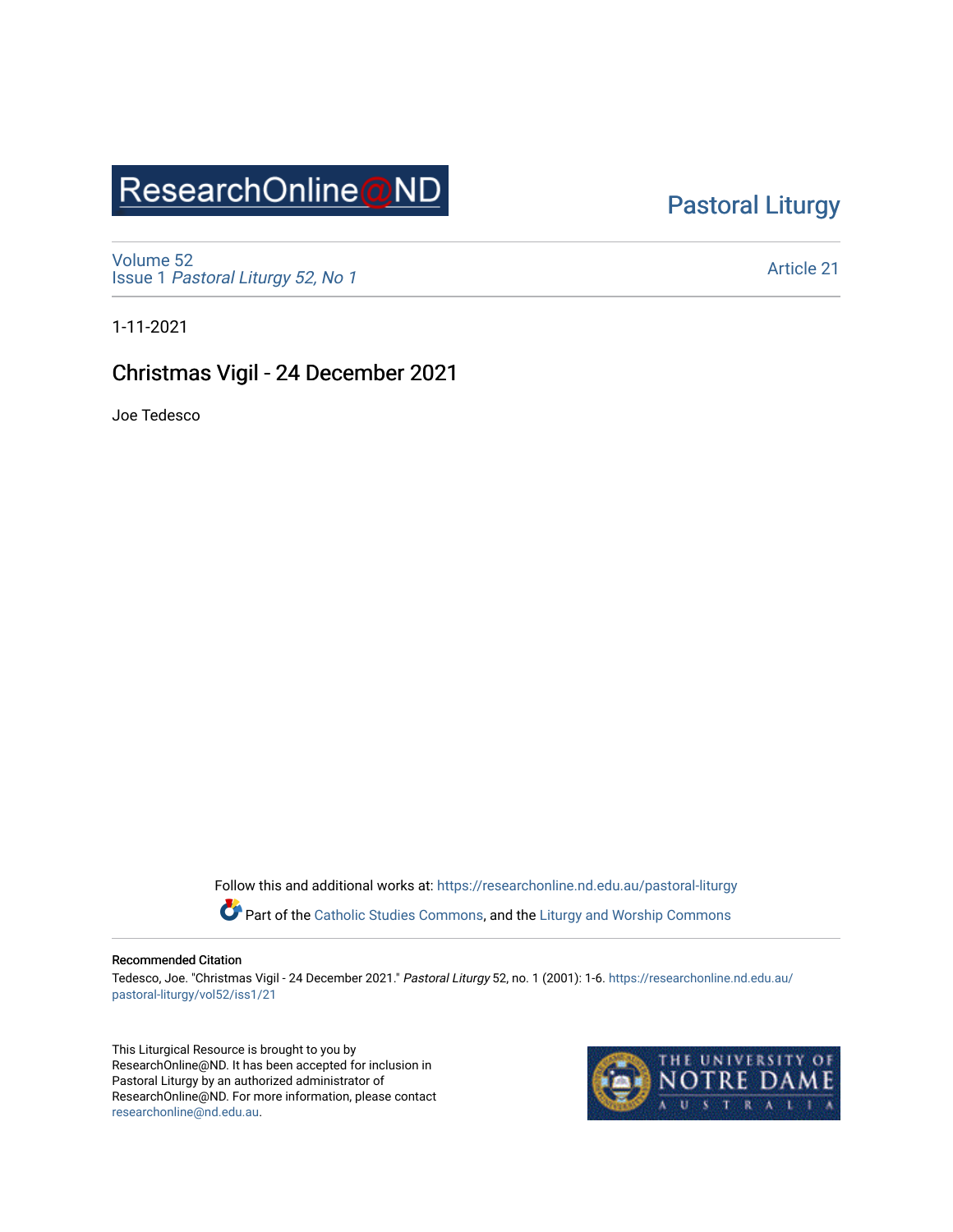

# **24 December 2021**

# The Nativity of the Lord Christmas Vigil

Reflection by Joe Tedesco

### **Introduction**

Mary will give birth to a son, and he will be called Jesus. God's saving plan is unfolding in our midst, God is coming to be with us as one of us! Now, no one need be called 'forsaken' or 'abandoned' again.

### **Penitential Act**

Use one of the *Roman Missal* texts or this optional litany form:

Lord Jesus, by your birth you brought hope to the world. Lord, have mercy.

You came so that all people may be saved. Christ, have mercy.

You are the Prince of Peace. Lord, have mercy.

### **First Reading**

### **Isaiah 62:1–5**

God's deep love for God's people bursts forth in emotional imagery akin to a groom's love for his bride. This love causes the people to escape the clutches of abandonment and desolation.

### **Responsorial Psalm**

**Psalm 88(89):4–5, 16–17, 27, 29**

*For ever I will sing the goodness of the Lord*.

The psalm echoes Isaiah in the delight of a covenant that will endure.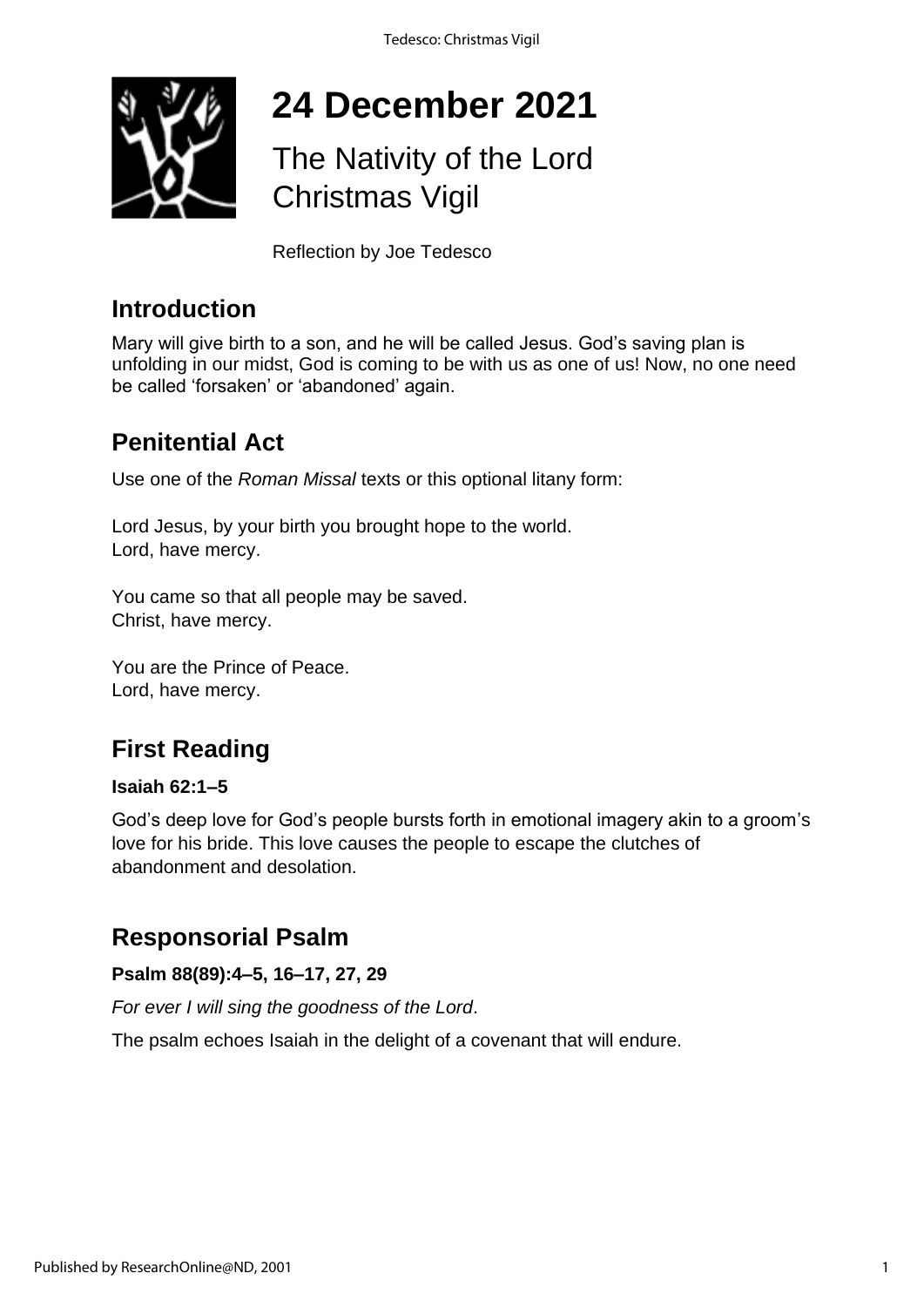### **Second Reading**

### **Acts 13:16-17, 22-25**

In line with the words of today's Psalm, Paul expresses how Jesus is the high point of the story of salvation built on the tradition of David.

### **Gospel Reading**

#### **Matthew 1:1-25 or Matthew 1:18-25**

Through the people of Israel, God's chosen people, the Lord has shown that God longs to be close to us. Now, through the faithfulness of Joseph and Mary, God will be made fully present in Jesus, Emmanuel, God-with-us.

### **Reflection**

The Christmas story typically told around this time of year, though obviously most heavily relying on the Gospels of Mathew and Luke, is well understood to be an amalgamation of all the Gospel narratives and some non-Biblical material as well (the beautiful but most definitely apocryphal Drummer Boy legend being one example). However, close attention to the Christmas narratives as they appear in the Gospels is always a good place to find fuller meaning of the season.

In Matthew's version we see Joseph featured and the narrative is driven through Mary's betrothed more than any other figure. Further, the first mention of Jesus himself seems somewhat unremarkable; Mary is 'found to be with child' (1:18). It is a discovery that is being made rather than an announcement proclaimed as it is in Luke. It is in Luke's Gospel we have the visitation of the angel Gabriel to Mary announcing God's plan to her and then, from Mary, further celebratory announcing with Elizabeth then Zechariah. In the reading that features in the Midnight Mass, we will have further announcing in another classic scene from the Christmas tale with angels appearing to shepherds singing and praising.

But our Gospel doesn't have that for us this evening. It is more subdued and restrained in feel. There are no grand announcements made to Joseph, Mary or anyone else. Even when the Magi appear on the scene, an event that has become understood as the visitation of the 'three wise men of the East' which will feature on Epiphany Sunday, there is no announcement. The Magi are understood to have discerned a 'new king' was being born because of their observation of celestial events. They, like Joseph, find the 'new King of the Jews' rather than have it declared to them. The 'flight to Egypt', again a unique feature of Matthew, adds to the intriguing nature of the infancy narrative. Secret escapes and quiet covert movements rather than bold proclamations seem to feature.

It is something of a cliché of Christmas to recognise the true 'reason for the season' is easily missed. The preparations for the day itself, the gift buying (sometimes desperate and last-minute), the work Christmas parties, the start of school holidays – there are all number of things that pull us away from the heart of Christmas which is the birth of our Lord and Saviour Jesus Christ. We tend to think of this as a modern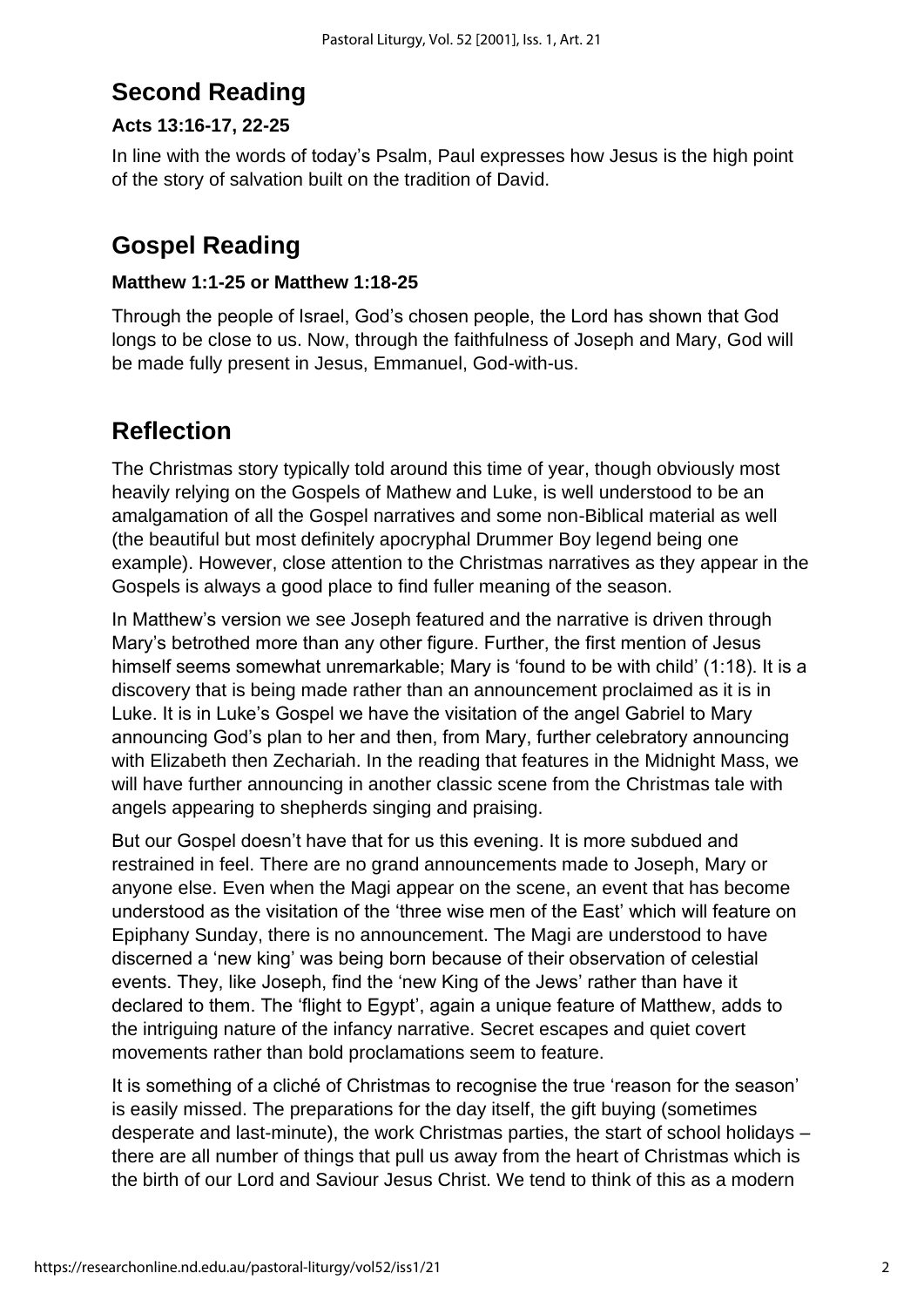issue, a problem particular for our times where increased secularism joins with seemingly endless consumerism in an inescapable pincer that all but squeezes the true meaning of Christmas out of view. With that in mind, Matthew's tone is telling. Though the circumstances themselves are quite different, it has always been hard to gather what God is doing at Christmas.

Returning to the Gospel reading itself, Joseph has no idea at first. All he (and we along with him) are told is that Mary is with child. Luke fills in the details of how and when Mary knows what is going on, but that perspective is not present in Matthew's version. Rather, as mentioned, it is Joseph's perspective which is most prominent, and he simply begins the process of nullifying the betrothal as would be quite customary in the day. The quiet way Joseph was set to do so was a sign of his respect for Mary and his righteous character. That this child is all part of God's doing and plan from the very beginning is not recognised – and why should it be given the information provided? The only clue given is the long genealogy offered in the longer version of our Gospel reading. But this sits as a prologue to the narrative, not a feature of it – a scene setter typical of the style Matthew is writing in. Joseph may be aware of his heritage, but Mary being 'found with child' does not directly sit in line with traditional understanding even if this were a clue.

That Joseph could so easily miss the occasion is testimony to how easy it might be for us to miss this wonderful and most precious gift of God's presence. It comes as something looking like one thing but is actually something quite different. It appears the occasion to end the relationship with Mary but is, actually, the reason why Joseph is to draw her and her precious child even closer to form the most vital community that we can have – the family unit. A necessary framework in which Jesus is to grow into the adult whose ministry will bring God's saving activity into full view.

Christmas is about many things, but perhaps this version of the story reminds us of how hidden God can be in our world. That God is with us in our very existence is given due testimony in our reading. That Jesus is titled Emmanuel, 'God-is-with-us', clearly expresses this. However, God's presence is not always obvious. In some ways it looks ahead to the ultimate purpose of Jesus' life which was to lay it down at Calvary, an event which looks like death will burst forth in new fullness of life offered to all. But well before that event, here at Christmas we are called to look carefully at our world. What looks like plans going awry, may well be God doing a new and precious thing. Just like the vulnerable infant child of Christmas, what looks like precarious helplessness may well be the very place God's most powerful saving activity can manifest.

God is ever present, even in events and moments where it seems most unlikely. We would do well to have the heart of Joseph who is calm and honourable and, perhaps most importantly, open to hearing God's prompting in the quietness of the heart. Bold, colourful and enthusiastic celebration has its place at Christmas and other occasions besides, but so does quiet peaceful reflection. Let us make sure we are open to God's movements and find pleasant surprise in just how wonderfully subtle our God can be, quietly closer to us than we may ever imagine.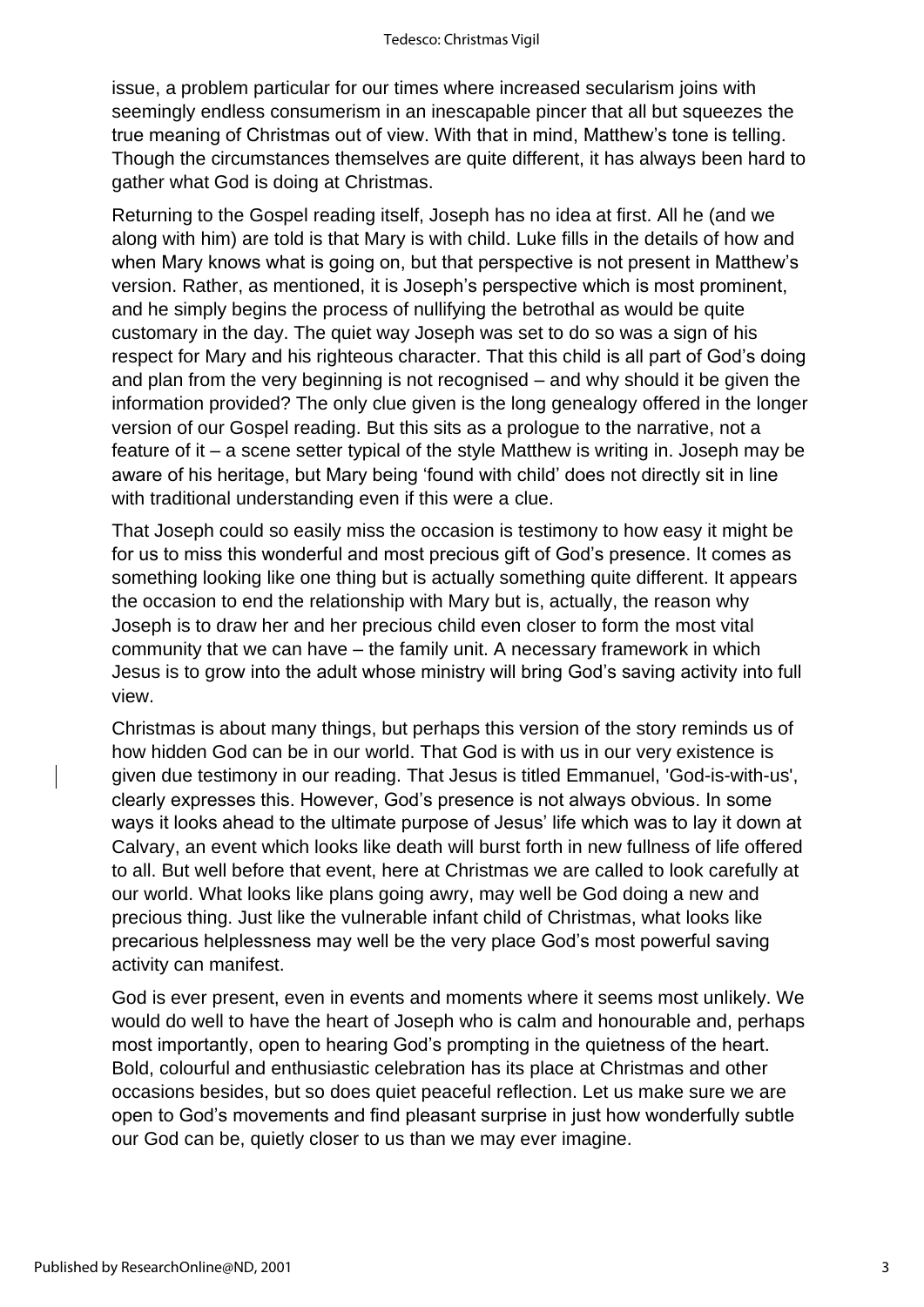# **Prayer of the Faithful**

### **Introduction**

As we gather here tonight to share the wonderful story of our salvation through the Incarnation, let us prayerfully offer the needs of our families and community to our Father.

### **Petitions**

We pray for the leaders of our Church who must witness to the world the coming of our Saviour. May they be strengthened to do the will of God and and to walk humbly with Pope Francis towards a more synodal Church. *(Pause)* Lord hear us OR We pray to the Lord.

We pray for leaders of all nations that they will honour their own people and serve their needs with honesty and integrity. We pray too that there will be respect and equitable distribution of vaccines and medicines throughout the world. *(Pause)* Lord hear us OR We pray to the Lord.

We pray for those who are suffering or in need at Christmas. May they be given support and comfort so that they truly know how the Spirit works in the world. *(Pause)* Lord hear us OR We pray to the Lord.

We pray for families who are separated at this time of the year and have been separated because of COVID-19. May their unity in love be evident in some meaningful way and may they find a way to celebrate Jesus' birth. *(Pause)* Lord hear us OR We pray to the Lord.

We pray for those who mourn family members at Christmas, particularly those who have died from the pandemic. May their grief be eased by the love of those around them.

*(Pause)* Lord hear us OR We pray to the Lord.

We pray for those who work in the hospitality industry. May the people they serve throughout this season be filled with a spirt of love and gentleness and may their patrons choose to be patient.

*(Pause)* Lord hear us OR We pray to the Lord.

### **Conclusion**

Father, we offer these needs with real confidence in the love that you have shown us through the birth of your Son. We make our prayer through the power of the Spirit and in the name of Jesus our Lord.

### **Amen.**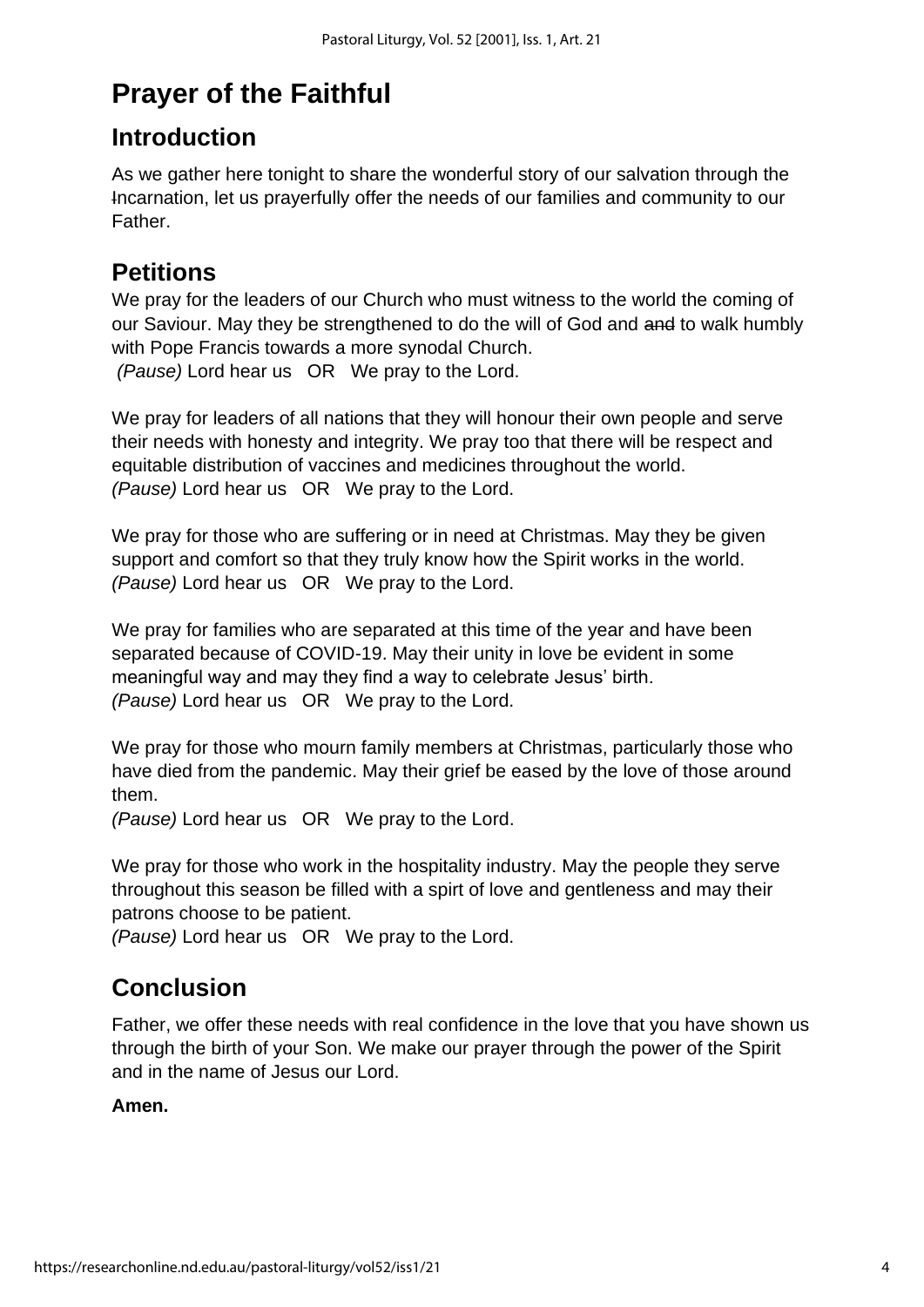## **Music selections by Alessio Loiacono and Chris deSilva**

### **GA**

Angels we have heard on high. French Carol. 286 Away in a manger. J. McFarland/ W. Kirkpatrick. 289 Hark! the herald angels sing. C. Wesley/ F. Mendelssohn. 294 Joy to the world. I. Watts/ G. F. Handel. 295 O come, all ye faithful. J. Wade. 287 (Verses 1-3) O little town of Bethlehem. P. Brooks/ L. Redner. 296 Once in royal David's city. H. Gauntlett/ C. F. Alexander. 297 The first Nowell. English text and melody. 298 (Verses 1, 2, 4& 6)

### **AOV1**

Hark! the herald angels sing. C. Wesley/ F. Mendelssohn. 171 Joy to the world. I. Watts/ G. F. Handel. 170 O come, all ye faithful. J. Wade. 167 (Verses 1-2) The first Nowell. English text and melody. 169 (Verses 1, 2 & 5) What child is this? W. C. Dix/ English melody. 165 (Verses 1-2)

### **AOV2**

Angels we have heard on high. French Carol. 140 Sing we, sing we Noel. K. Poelker. 124

### **AOV4Kids**

And did you see Him little star? C. Gibson/ H. Clyde. 60 Out on the road to Bethlehem. M. Nicol. 61 Baby lying in a manger. P. Combe. 63 Can this really be true? L. Newton/ T. Wittwer. 64

### **AOVNG**

Emmanuel. Raymond Badham. 40 Let the season shine. Judy Bailey. 87

### **CWB**

A child is born in Bethlehem. Tr. Ralph Wright OSB. 612 Unto us a boy is born. Tr. Percy Dearmer. 849

### **CWBII**

Good Christians all, rejoice. John Mason Neale. 261 Unto us a child is born! Tr. Percy Dearmer. 273

### **S&S2**

Born this day. Ken Canedo. 296